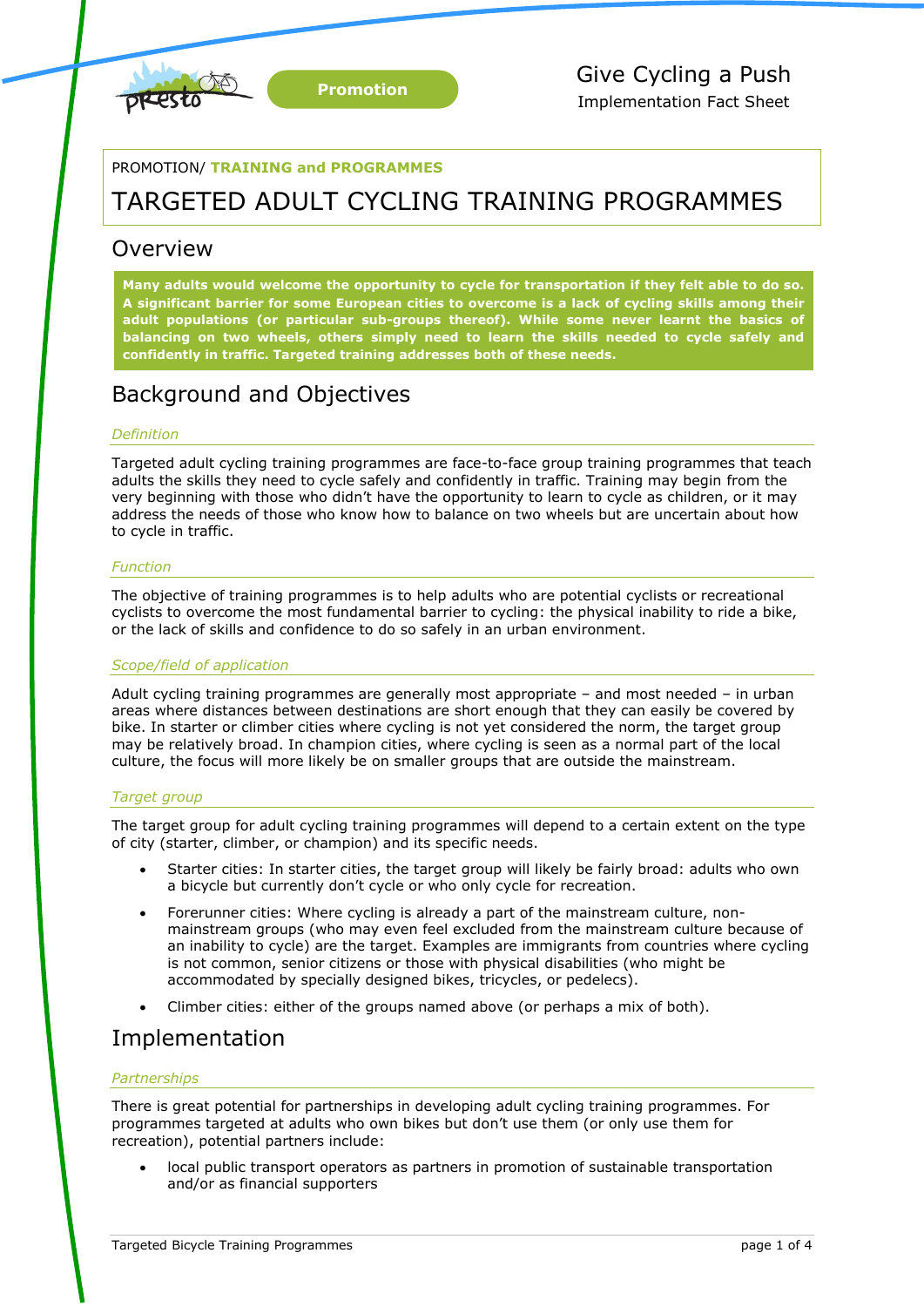

# Give Cycling a Push

Implementation Fact Sheet

- local or national cycling organisations as a source of cycling training programme expertise, instructor training and/or instructors (or they could be contracted to run the training programme)
- health agencies or organisations as supporters in the promotion of healthy, active living
- local businesses (insurance companies or others with an interest in a healthy, fit public or in being associated with "green" transportation) as possible funding partners
- local bicycle shops can help as partners in promotion. They may, for example be interested in offering their customers a free (or discounted) cycling training course with the purchase of a new bike.
- a local media outlet as a partner in promotion
- local employers as supporters of their employees' green, healthy transportation choices (by paying the cost of their employees' participation in a training programme, for example)
- driving schools. In cities where awareness of cycling and cyclists is particularly low, developing relationships with driving schools may also be beneficial. They could be encouraged to incorporate awareness of cycists into their curriculum. ?

For champion cities with more specific target groups, organisations that support or work with such groups are also key supporters (for example, immigrant-serving organisations if the target group is immigrants, or senior citizens' groups or organisations if the target group is senior citizens).

### *Implementation and cost considerations*

While the length and content of the course offered will vary depending on the target group, those learning to cycle from scratch will require more time than those who only need traffic skills.

While theory is definitely useful, the experience of cycling on the road in the company of an experienced instructor is what will most likely convince a non-cyclist to get on his or her bike more often. Traffic theory, bike handling skills practice, and an on-road ride with an instructor should all be components of an adult cycling skills programme.

You can probably avoid reinventing the wheel (i.e. developing a curriculum that has probably already been developed elsewhere) by contacting other cities that have set up similar cycling training programmes.

Costs that need to be budgeted for include: programme development, programme adminstration, instructor wages, advertising and promotion, programme evaluation, materials (safety vests, repair tools, traffic cones, etc.)

Possible income sources include: state support, corporate sponsorship, participant fees

# Considerations

### *Strengths*

- Adult cycling training addresses the most basic barrier to cycling: the ability to cycle at all.
- The effects can be relatively easily measured through counts of participants and follow-up surveys.
- An ever-growing database of new cyclists can also serve as a source of input and information with regard to novice cyclists' needs in your city or town.
- New cyclists are often excited about their new mobility choices and are effective at "spreading the word."
- Particularly for minority groups, such a training course is also a source of community and a connection to the mainstream society (when they can, for example, ride with their children or grandchildren to school).
- Adult cycling training serves as a good complement to the training of children.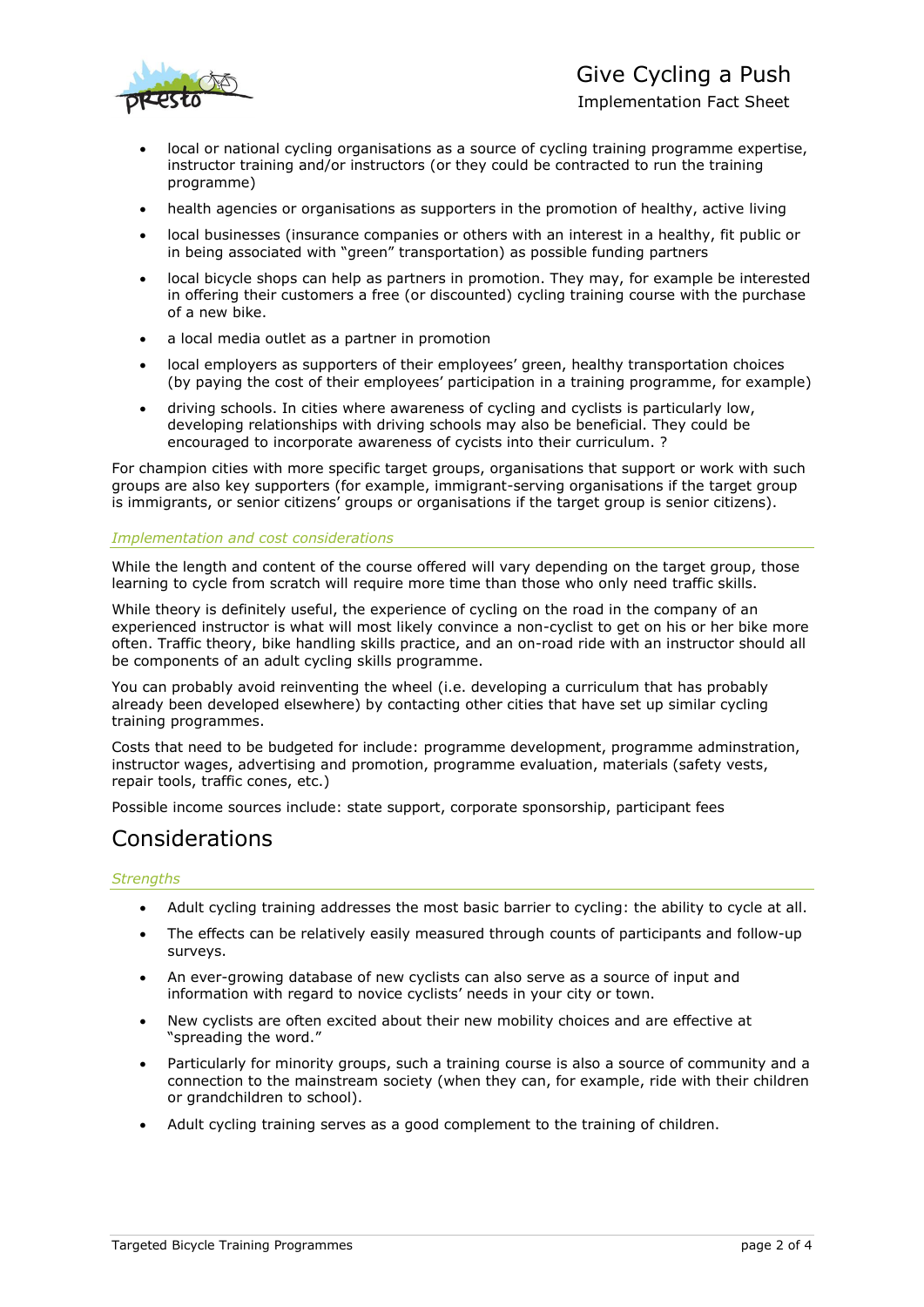

#### *Weaknesses*

- Adult cycling training programmes can only reach relatively small groups of people at a time and can therefore be relatively cost- and labour-intensive (particularly in the early stages).
- In order to be really effective, a commitment is needed to offer such a programme regularly for an extended period of time.
- In starter cities, where people may not value cycling highly, it will likely be impossible to run a cycling skills programme on cost recovery basis.
- Without a single dedicated co-ordinator to take on the organisation and management of the programme (with the support of partners), it is unlikely to succeed.

### *Evaluation of impact*

A survey of participants at the end of the course will determine their level of satisfaction with the training. A simple count of the number of participants demonstrates the level of interest.

Follow-up surveys (for example 6 months and one year after course participation) will give a good idea of whether the training programme had its desired effect, i.e. if participants are using their bikes for transporation. Such surveys can be administered (and results compiled) at a relatively low cost through the use of on-line survey tools.

#### *Success factors and barriers*

Partnerships are valuable both with regard to gaining financial support for your efforts as well as for the access they offer to various sectors of the community (the business community, public transport providers, governments at various levels, healthcare providers, the media, etc.).

The value placed on cycling in your community is important to keep in mind both with regard to how long courses are and how much you charge for them. If cycling is not generally highly valued, it will be more challenging to convince individuals to invest much time or money in a cycling training programme.

In a starter city, it is likely that most people would not be willing to pay the actual cost of a several-hour long cycling skills course. Offering a course for free may be one way to overcome the barrier of cost, however doing so may have other consequences: people may undervalue the service they are receiving or they may simply not show up for a course they've registered for as they don't have anything invested in it. Thus a fee for the course is wise, but it needs to be modest.

As with so many things, promotion is crucial to success.

Particularly in cities with a low modal split where cycling is perceived as a rather risky activity, creating a safe, sympathetic, and fun learning environment is crucial.

While programmes aimed at specific sub-groups in a community (immigrants, for example) may not be appropriate in starter or climber cities, every effort should be made not to exclude them in programmes aimed at broader audiences. That may include advertising in the language of the larger minority groups in your city and/or making an effort to recruit instructors from larger minority groups to offer the mainstream course in other languages.

## Good Practice Cases

#### *Case 1*

#### **Tilburg (NL) – Cycling education for immigrant women**

For over 25 years, the Centre for Immigrant Women in the city of Tilburg has offered cycling courses for immigrant women. The courses are one hour a week for 10 weeks in groups of 10 to 12. The programme is funded by the local administration together with provincial, national, or other special funding subsidies. Participants each pay €25.

Lessons are divided into a cycling part, a theory part, and a social part, all three of which are considered equally important. The cycling lessons help the women in a variety of ways: cycling is